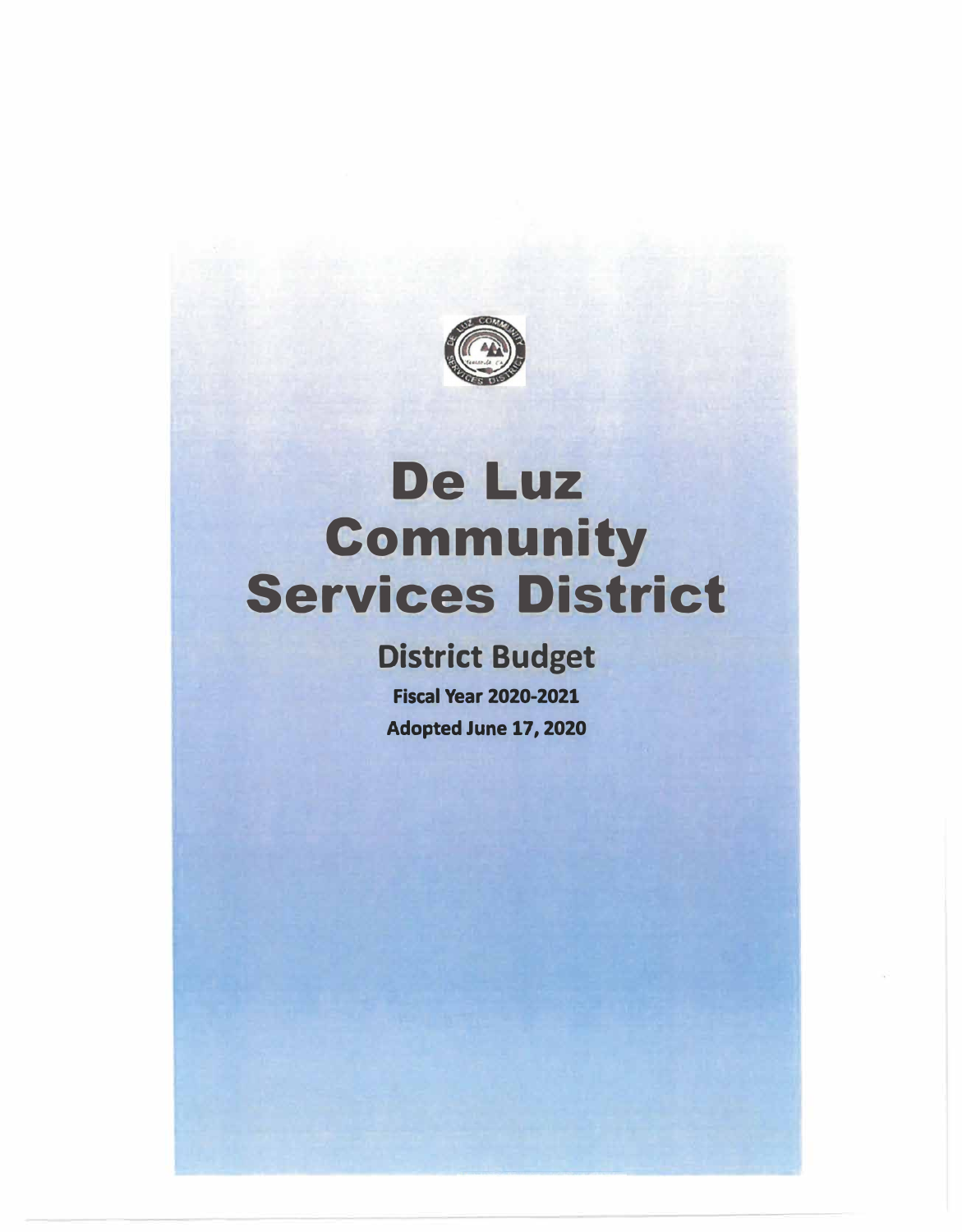#### **FISCAL YEAR 2020-2021 REVENUE AND EXPENSE SUMMARY DRAFT**

#### **REVENUE**

**2020-2021** 

| <b>Projected Balance Forward</b>               | \$0          |
|------------------------------------------------|--------------|
| <b>2020-2021 Benefit Fees</b>                  | \$1,244,991  |
| 2019-2020 Benefit Fees                         | \$85,914     |
| 2020-2021 Exempt Parcel Billing                | \$54,000     |
| <b>Franchise Fees</b>                          | \$56,000     |
| <b>Permit Fees</b>                             | \$8,000      |
| <b>FEMA 2019 Receivable Obligations (Est.)</b> | \$2,625,378  |
| <b>FEMA 2019 Administrative Fees (Est.)</b>    | \$100,000    |
| <b>FEMA 2019 Net Project Overrun (Est.)</b>    | \$400,000    |
| <b>Sheriff Special Tax</b>                     | \$298,000    |
| <b>TOTAL REVENUE---&gt;&gt;</b>                | \$4,872,282  |
|                                                | 2222222220C2 |
| <b>EXPENSE</b>                                 |              |
| <b>For the collection discussion</b>           |              |
| <b>Contract and P.O. Work</b>                  | \$176,050    |
| <b>Emergency Maintenance</b>                   | \$67,500     |
| <b>Roadway Rehabilitation</b>                  | \$1,600,000  |
| <b>In-House Road Maintenance</b>               | \$371,628    |
| <b>General &amp; Administrative</b>            | \$759,743    |
| <b>Long Range Planning</b>                     | \$45,000     |
| <b>Capital Expenditures</b>                    | \$60,000     |
| <b>Law Enforcement Expenditures</b>            | \$296,000    |
| Year-End Carryover (To Roadway Rehab. Fund)    | \$1,496,361  |

**TOTAL EXPENSE->>** 

**\$4,872,282** 

--====-=====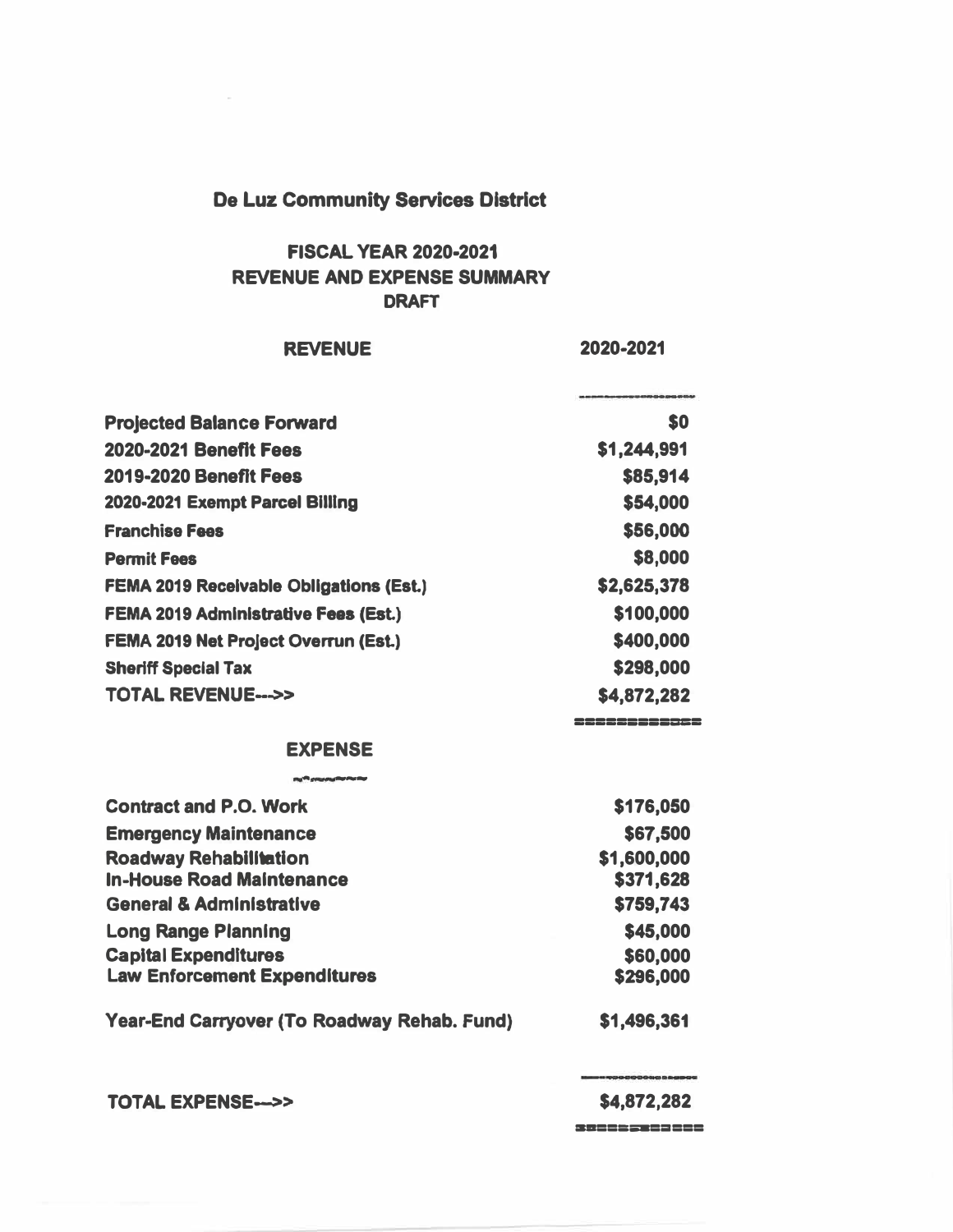#### **FISCAL YEAR 2020-2021 REVENUE AND EXPENSE SUMMARY DRAFT**

|                                     | 2020-2021              | 2020-2021  | 2019-2020                | 2019-2020     | % Change  |
|-------------------------------------|------------------------|------------|--------------------------|---------------|-----------|
|                                     | <b>Proposed Budget</b> | % Inc/-Dec | <b>Actual Annualized</b> | <b>Budget</b> | $+1-$     |
| <b>Director Stipend</b>             | 14,000                 | 17.85%     | 11,880                   | 14,000        | $-15.14%$ |
| Wages - General Manager             | 151,735                | 8.00%      | 140,496                  | 127,000       | 10.63%    |
| <b>Wages - Clerical</b>             | 151,852                | 6,77%      | 142,228                  | 131,060       | 8.52%     |
| <b>Flexible Spending Account</b>    | 2,200                  | $-0.09%$   | 2,202                    | 2,200         | 0.09%     |
| Payroll Taxes                       | 6,908                  | 2,00%      | 6,773                    | 6,025         | 12.41%    |
| <b>State Payroll Taxes</b>          | <b>B45</b>             | 2.00%      | 828                      | 1,023         | $-19.06%$ |
| <b>Retirement</b>                   | 110,152                | 1.94%      | 108,060                  | 109,625       | $-1.43%$  |
| <b>GASB 68 Retirement</b>           | 1,500                  | 0.00%      | 1500                     | 1,500         | 0.00%     |
| <b>Workers' Compensation</b>        | 6,725                  | 3.03%      | 6,527                    | 4,777         | 36.63%    |
| <b>Health Insurance</b>             | 45,276                 | 5.00%      | 43,120                   | 42,854        | 0.62%     |
| <b>Retirement Heath Care</b>        | 14,431                 | 5.00%      | 13,744                   | 0             |           |
| Legal Fees                          | 42,000                 | $-17.31%$  | 50,795                   | 42,854        | 18.53%    |
| Legal Notices                       | 1,750                  | 6.06%      | 1650                     | 1,970         | $-16.24%$ |
| <b>Accounting &amp; Audit</b>       | 18,700                 | 3.07%      | 18,143                   | 21,835        | $-16.91%$ |
| <b>Telephone &amp; Alarm</b>        | 3,420                  | $-24.37%$  | 4,522                    | 2,870         | 57.56%    |
| <b>Meetings &amp; Serninars</b>     | 14,500                 | 4.76%      | 13,841                   | 14,000        | $-1.14%$  |
| <b>Office Supplies</b>              | 6,500                  | $-7.10%$   | 6,997                    | 5,734         | 22.03%    |
| Printing                            | 1,500                  | 65.78%     | 905                      | 1,500         | $-39.68%$ |
| Postage                             | 500                    | $-5.66%$   | 530                      | 1,000         | $-47.00%$ |
| <b>Office Repairs/Maintenance</b>   | 4,000                  | 2.64%      | 3,897                    | 3,700         | 5.32%     |
| Equipment Repairs/ IT Maint/Support | 26,480                 | 134.34%    | 11,300                   | 6,309         | 79.11%    |
| <b>Utilities</b>                    | 3,400                  | 2.10%      | 3,330                    | 3,351         | $-0.63%$  |
| Liability Insurance & Bonds         | 39,085                 | 5.00%      | 37,224                   | 37,006        | 0.59%     |
| Data Processing                     | 7,000                  | 0.32%      | 6,978                    | 6,525         | 6.94%     |
| <b>County Services</b>              | 3,700                  | 4.08%      | 3,555                    | 2,250         | 58.00%    |
| <b>Travel &amp; Mileage</b>         | 750                    | 219.15%    | 235                      | 2,250         | -89.56%   |
| <b>Membership &amp; Dues</b>        | 7,317                  | 3.00%      | 7,104                    | 6,365         | 11.61%    |
| <b>Equipment Rental</b>             | 650                    | $-1.81%$   | 662                      | 500           | 32.40%    |
| Mortgage Payment                    | 53,907                 | 0.00%      | 53,907                   | 53,907        | 0.00%     |
| <b>POA Dues</b>                     | 7,960                  | 5.07%      | 7,576                    | 7,095         | 6.78%     |
| <b>Property Taxes</b>               | 11,000                 | 2.05%      | 10,779                   | 10,779        | 0.00%     |
| <b>Capital Asset Purchases</b>      | 60,000                 | 24.55%     | 48,173                   | 43,000        | 12.03%    |
| Long Range Planning                 | 45,000                 | $-51.47%$  | 92,724                   | 90,000        | 3.03%     |
| <b>Total General and Admin</b>      | 864,743                | 0.30%      | 862,184                  | 804,864       | 7.12%     |